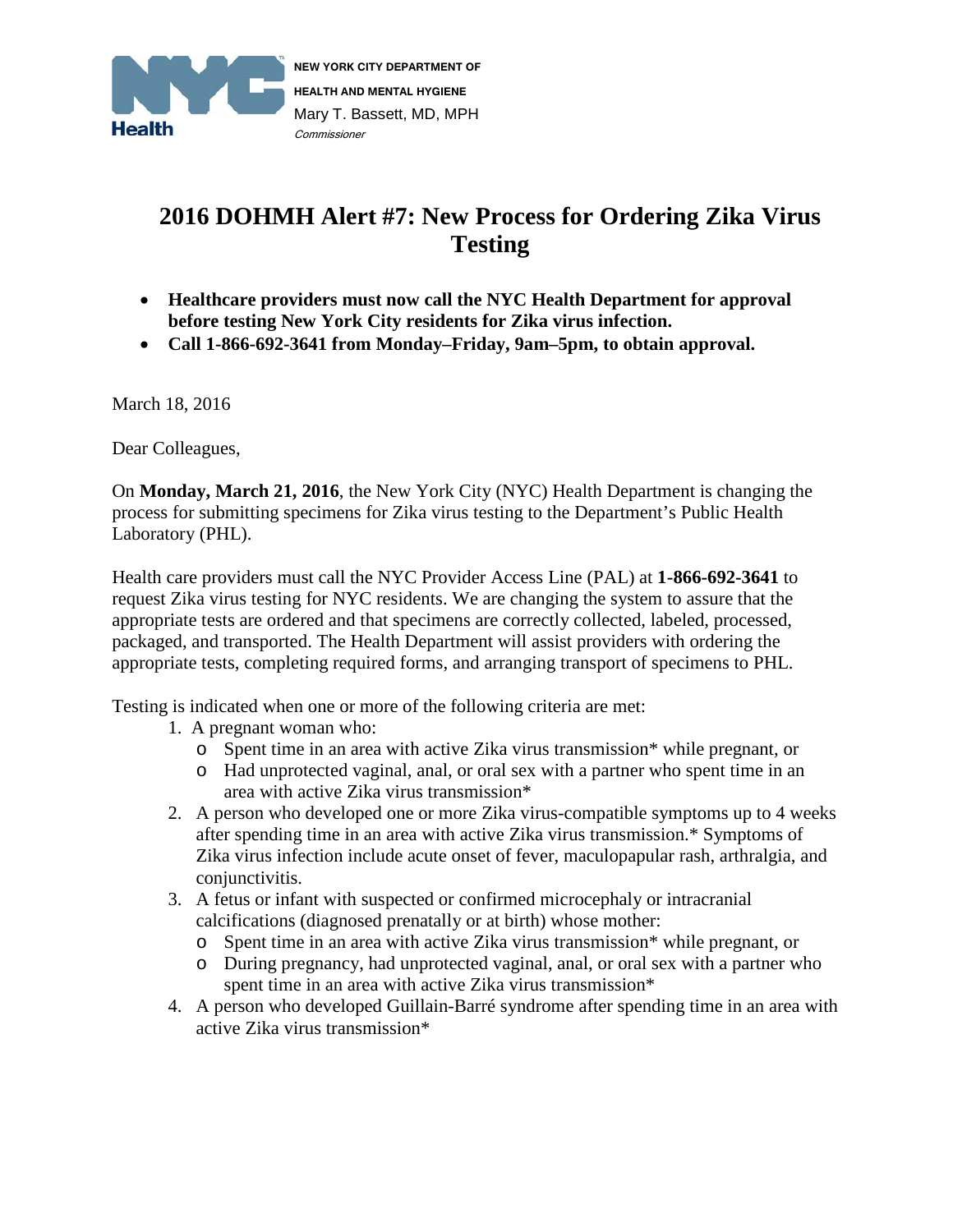# **What to expect when you call:**

- 1. A Health Department representative will review the case with you to ensure that testing criteria are met.
- 2. If criteria are met, the Health Department representative will collect information required to order the appropriate testing and will complete the required laboratory submission form(s). The representative will advise you on which type(s) of specimen(s) to collect. For initial testing on most patients, two tubes of serum and urine will be required. Follow up convalescent testing will only require one tube of serum. Additional information on laboratory testing for Zika virus is available at:

<http://www1.nyc.gov/site/doh/providers/reporting-and-services.page>

- 3. The completed laboratory submission form(s) for your patient(s) and instructions for specimen collection and handling will be sent to you immediately via fax.
- 4. If needed, transportation of the specimens to PHL will be arranged.

# **What information is needed at the time of the call?**

All of the information listed in APPENDIX A is required. Callers must have this information available at the time of the call. If the required information is not available, the test order will not be processed**.**

## **What will happen after the call?**

- 1. You will receive a copy of the completed laboratory submission form(s) for your patient and instructions for specimen collection and handling via fax within approximately 15 minutes after the call has been completed. Verify that all of the information on the laboratory submission form(s) is accurate. If there are any inaccuracies, please call back immediately to correct the errors. Information on the laboratory submission form(s) must match what is on the specimen container(s) **exactly** or specimens will not be tested. Specimen containers must be clearly labeled with:
	- Patient's first and last names
	- Patient's date of birth
	- Date and time of collection
	- Specimen type (serum or urine, etc.)

Improperly or incompletely labeled specimens cannot be tested and the order will be rejected.

- 2. If needed, a Health Department-arranged courier will pick up specimens and forms and deliver them to PHL.
- 3. Testing will be performed at PHL, Wadsworth Center Laboratory, and/or CDC depending on specimen type and test.
- 4. Results will be delivered via secure fax or US mail to the provider or facility indicated as the SUBMITTER. RT-PCR test results are usually reported within one week of specimen receipt. Serology results can take three or more weeks from specimen receipt.

For additional information about Zika virus testing in NYC, please see [\(http://www1.nyc.gov/site/doh/providers/reporting-and-services.page](http://www1.nyc.gov/site/doh/providers/reporting-and-services.page) ). For questions about

\***See CDC website for most up to date list of areas with active Zika virus transmission at <http://www.cdc.gov/zika/geo/index.html>**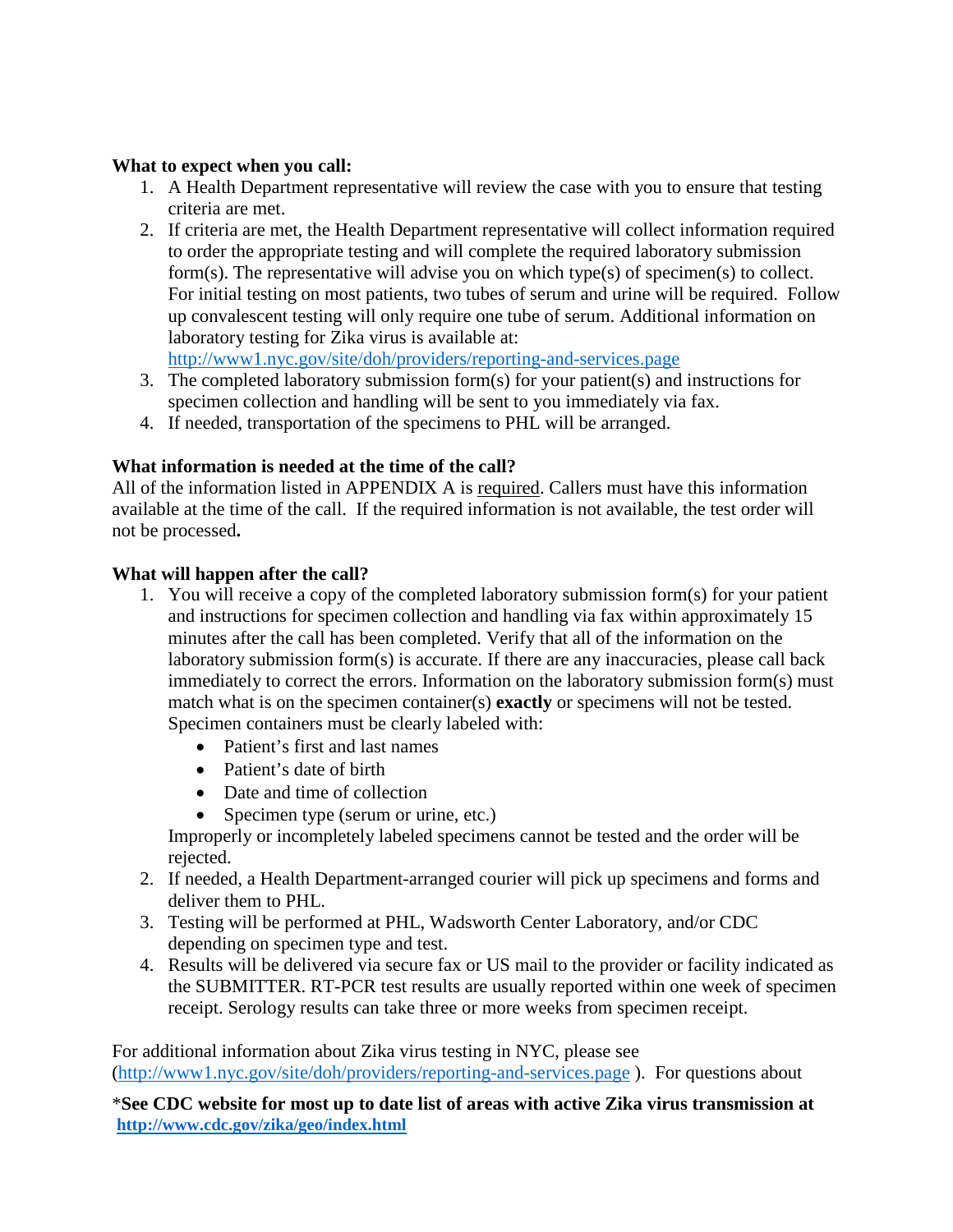testing, or to discuss a case, please call the Provider Access Line (**1-866-692-3641**). To follow up on laboratory reports please call the PHL (**1-212-447-2864**).

We appreciate your continued diligence and cooperation as NYC responds to Zika virus.

Sincerely,

Sau VE

Jay K. Varma, MD Deputy Commissioner, Division of Disease Control New York City Department of Health and Mental Hygiene